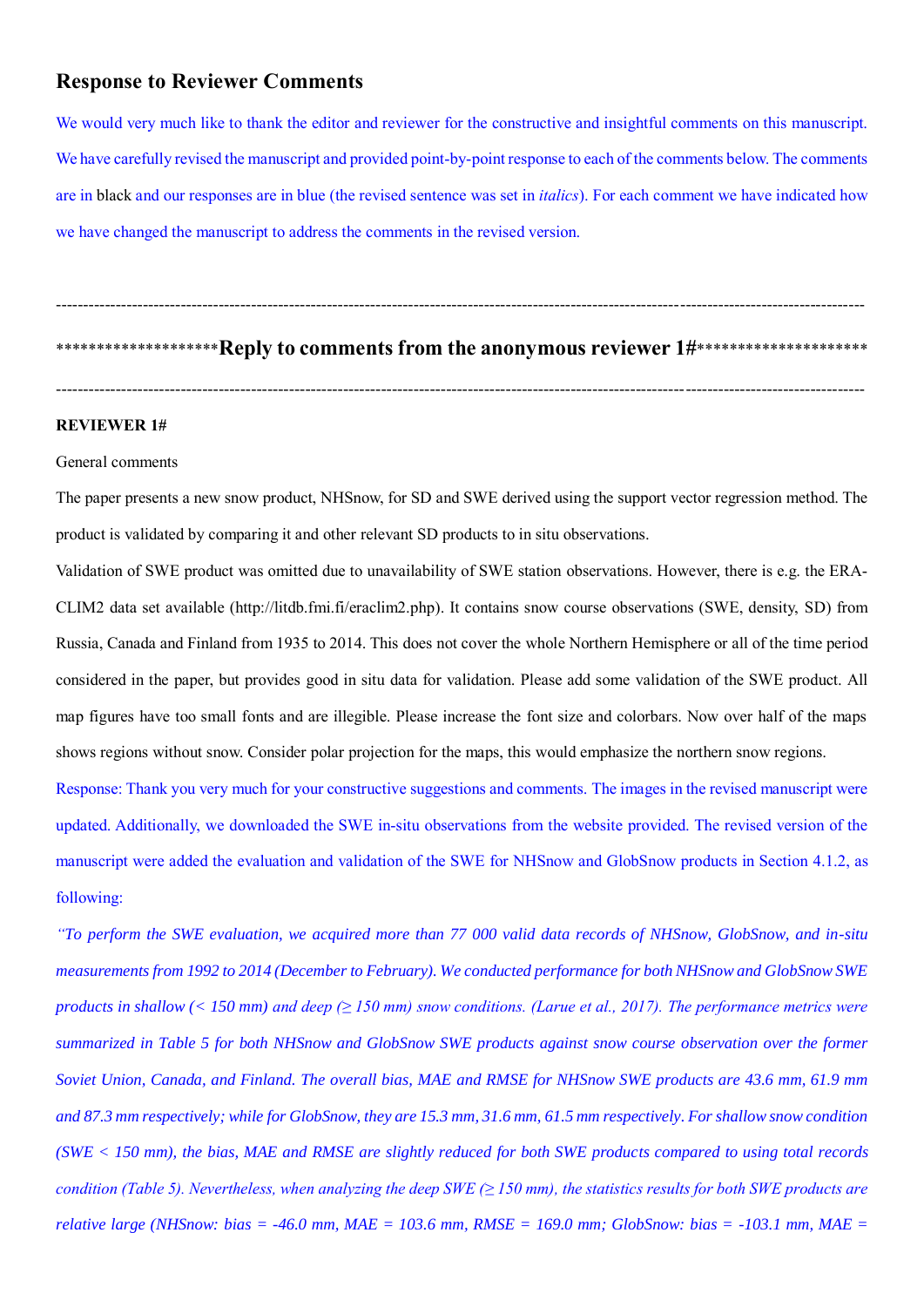*112.2 mm, RMSE = 201.0 mm; Table 5). In general, the GlobSnow SWE products have a better performance than NHSnow SWE product, especially in shallow snow condition (< 150 mm). However, for deep snow, NHSnow SWE product has a better performance, with less bias, MAE, and RMSE, than GlobSnow SWE product.* 

*The evaluation performance of both NHSnow and GlobSnow SWE products was conducted with respect to SWE in-situ observations over the former Soviet Union, Canada, and Finland (Fig. 9). For GlobSnow SWE product, the SWE estimation have the best performance in the former Soviet Union region area than the other two regions (Canada and Finland) with the least bias and MAE; For GlobSnow SWE products, the estimation performance in Finland region which with less bias, while MAE and RMSE is better than that in Canadian regions (Fig. 9). Our analysis result is consistent with the accuracy evaluation results from previous published study in Canadian regions (Larue et al., 2017). Through analyzing the SWE in-situ observations, we found that omission error of snow cover identification, which means that in-situ observation is fully snowcovered while the prediction of snow cover algorithm is snow-free, is the main error source for GlobSnow SWE product. The omission error of GlobSnow SWE product in the former Soviet Union, Canada, and Finland are 6.1%, 18.4 and 8.2% respectively. As for NHSnow SWE product, the best estimation performance is in Canada; then in the former Soviet Union; the estimated SWE in Finland was not as good as the regions (Fig. 9). Unlike GlobSnow, the NHSnow SWE products do not have the omission error but the commission error, which is defined as snow-free observed by in-situ data but snow-covered detected by snow cover algorithm. The commission errors for NHSnow product are 0, 8.9%, and 0 for the former Soviet Union, Canada, and Finland respectively. Though the commission error is 8.9% in Canada, the NHSnow SWE estimation performance (less bias and MAE; -7.9 and 48.9) is better than in the other two regions. It may be due to the statistical model of snow density, which is obtained through the snow observation data across North America (Sturm et al., 2010). In other words, this snow density model has a better applicability in North America (Hill et al., 2019), but may not be the case in the other two regions. The large RMSE in Canada than in the former Soviet Union may be due to deep snow because there is 10.4% of deep snow in Canada. Snow density may also contribute to misestimating SWE. For NHSnow SWE product in the former Soviet Union region with 6.1% deep snow records, there is no commission error and the error of the estimated snow depth is relatively small (bias < 5 cm, MAE < 15 cm from Section 4.1.1), we thus assume that the errors in SWE primarily come from the modeled snow density in the former Soviet Union region. Through analyzing SWE observation and SD estimates of NHSnow, the performance in Finland may be accounted for by two most possible reasons which are deep snow (more than 8% records is deep snow) and the inaccurate estimates of SD (bias = -13.3, MAE = 18.3 from Section 4.1.1). Additionally, there are no commission error in Finland region; therefore, the inaccurate SD estimates would be the main error source of NHSnow SWE product in Finland region.*

*Based on the above analysis, NHSnow does a fairly good work in SD estimation (bias = -0.59 cm, MAE = 15.98 cm, and RMSE = 20.11 cm). Although deep snow is a great challenge for current SWE products, NHSnow SWE product have less error in deep snow compared to GlobSnow SWE product (Table 5, Fig. 9). Moreover, the statistical snow density model proposed by Sturm et al. (2010) cannot accurately describe the evolution of snow density in Eurasia region, and it may be a*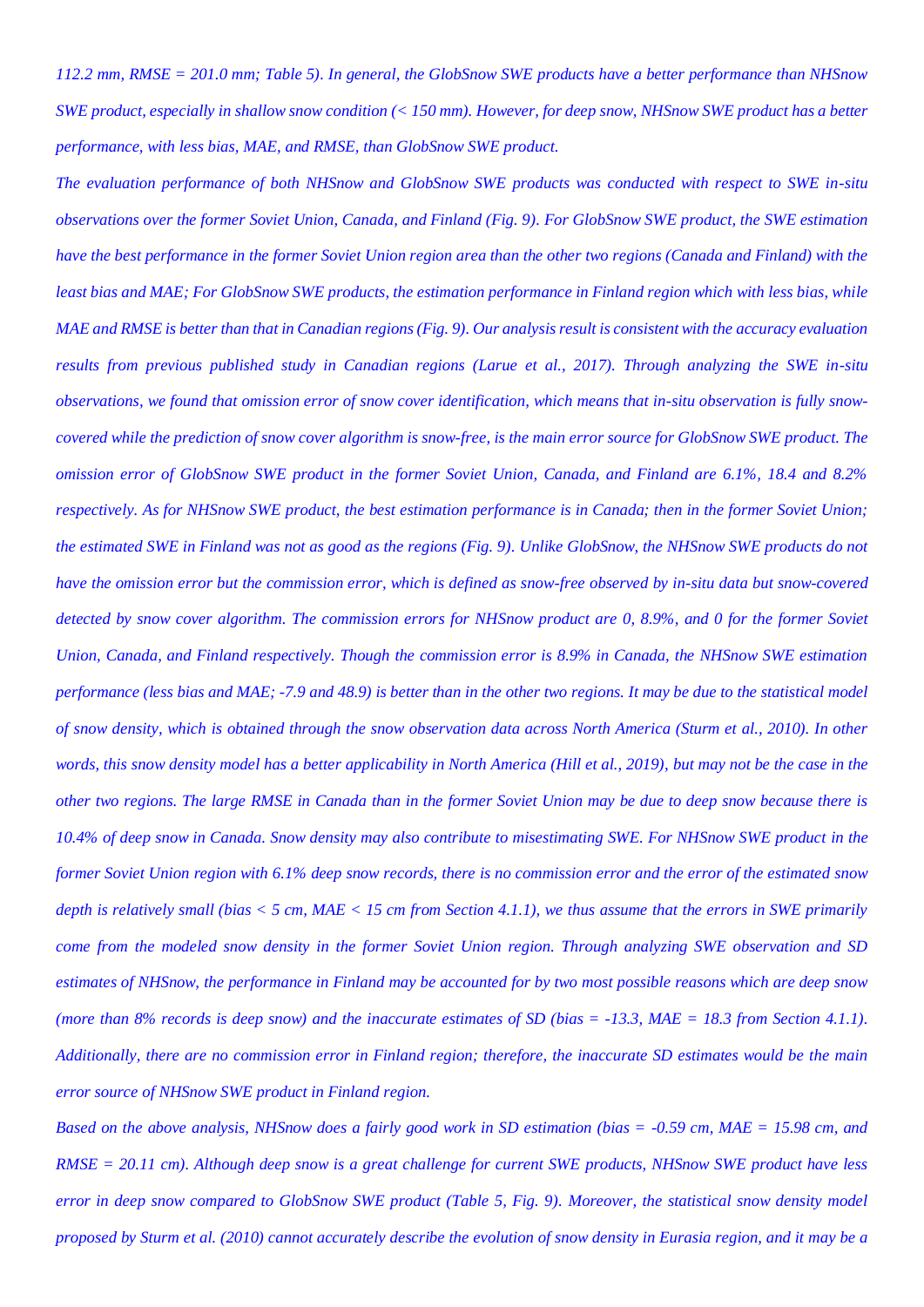|             | <b>Total</b>    |               | $<$ 150 mm      |               | $\geq$ 150 mm   |               |
|-------------|-----------------|---------------|-----------------|---------------|-----------------|---------------|
|             | <b>GlobSnow</b> | <b>NHSnow</b> | <b>GlobSnow</b> | <b>NHSnow</b> | <b>GlobSnow</b> | <b>NHSnow</b> |
| <b>Bias</b> | 15.3            | 43.6          | 11.0            | 41.4          | $-103.1$        | $-46.0$       |
| MAE         | 31.6            | 61.9          | 25.6            | 59.9          | 112.2           | 103.6         |
| <b>RMSE</b> | 61.5            | 87.3          | 32.8            | 77.8          | 201.0           | 169.7         |

*Table 5. Summary of performance indexes (Bias, MAE, RMSE; unit: mm) for NHSnow SWE product and GlobSnow SWE product against SWE in-situ measurements during 1992 to 2014 (December–February)*



*Figure 9. The performance evaluation of two SWE products (NHSnow and GlobSnow) with respect to SWE in-situ observations over the former Soviet Union, Canada, and Finland using three indexes (Bias, MAE, RMSE; unit: mm) "*

## Specific comments

p1r18: Specify that the given error estimates are for SD.

Response: Thank you. I modified the original sentence "The evaluation results show that NHSnow performs comparably well with relatively high accuracy (bias: -0.59 cm, mean absolute error: 15.12 cm, and root mean square error: 20.11 cm) when benchmarked against the station snow depth measurements" to "*The evaluation results show that NHSnow dataset performs comparably well with relatively high accuracy for snow depth with bias of -0.59 cm, mean absolute error of 15.98 cm, RMSE and root mean square error of 20.11 cm when benchmarked against the station snow depth measurements*" in Abstract.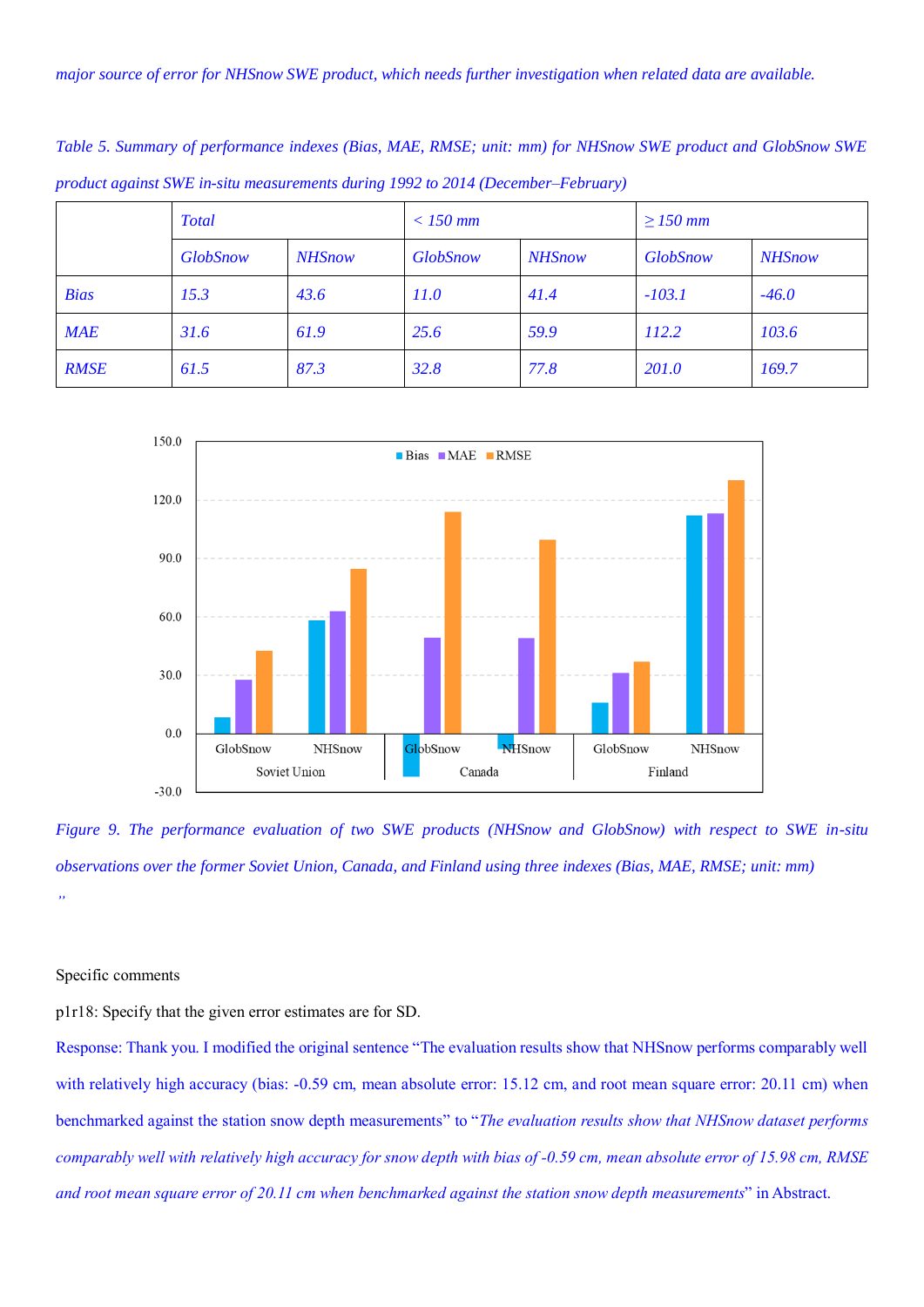p1r21: Specify that 13 % reduction in snow mass is from 1992 to 2016, not yearly.

Response: Thanks. We changed it to "…, *and subjects to about 13% reduction in snow mass from 1992 to 2016*" in Abstract.

p6r15-16: If I understand correctly, the data set provides SD and density, and you calculated SWE from these. Then "SWE, which is labelled as SD" is wrong, replace by "We calculated SWE from SD and density".

Response: Thank you. The sentence "SWE, which is labelled as the SD of water equivalent in this dataset, is one of the thirteen parameters provided" was rephrased to "*SWE with unit in m of water equivalent is one of the thirteen parameters provided*" in page 7 line 19.

p6r18: "The time of this reanalysis data with the analysis type used in this study is to maximize the proximity to descending orbit time" is unclear. Please rephrase.

Response: This sentence is changed to "*In data pair extraction process, we make the data pair have a close observation/measurement time.*", and it was remove to page 7 line 5.

p7r9-14: List the snow properties and other parameters that you actually used, not examples. Also add a short description of SVR, at least I wasn't familiar with this method at all.

Response: We agree. According to your suggestion, it should illustrate the snow properties or parameters used in our study. In the paragraph 1 in Section 3.2, it have the similar description, "*Following Eq. 1, we used ten variables as the inputs, including PM brightness temperature (19 GHz, 37 GHz, 85 or 91 GHz) with vertical and horizontal polarizations, geographical location (latitude and longitude), elevation, and the measured SD.*"

In Section 3.2, we revised and added the description about SVR in page 8 lines 17-20.

"*Xiao et al. (2018) developed the SVR SD retrieval algorithm, which used a non-linear regression method (support vector regression, SVR) method as the retrieval function (g (·) in Eq. 1). This machine learning method called SVR (Üstün et al., 2005) has been applied in various fields, for instance, biology and medicine (Zhang and Ge, 2013), to establish the complex relationship between target variable and input variables.*"

Reference:

Zhang, G., and Ge, H.: Support vector machine with a Pearson VII function kernel for discriminating halophilic and nonhalophilic proteins, Computational biology and chemistry, 46, 16-22, 2013.

p7r20 and p8r6: How was the measured SD upscaled from station scale to satellite scale? How did you actually use measured SD?

Response: As previous study general operation, the point-level measured SD directly matched the pixel-level SD value, and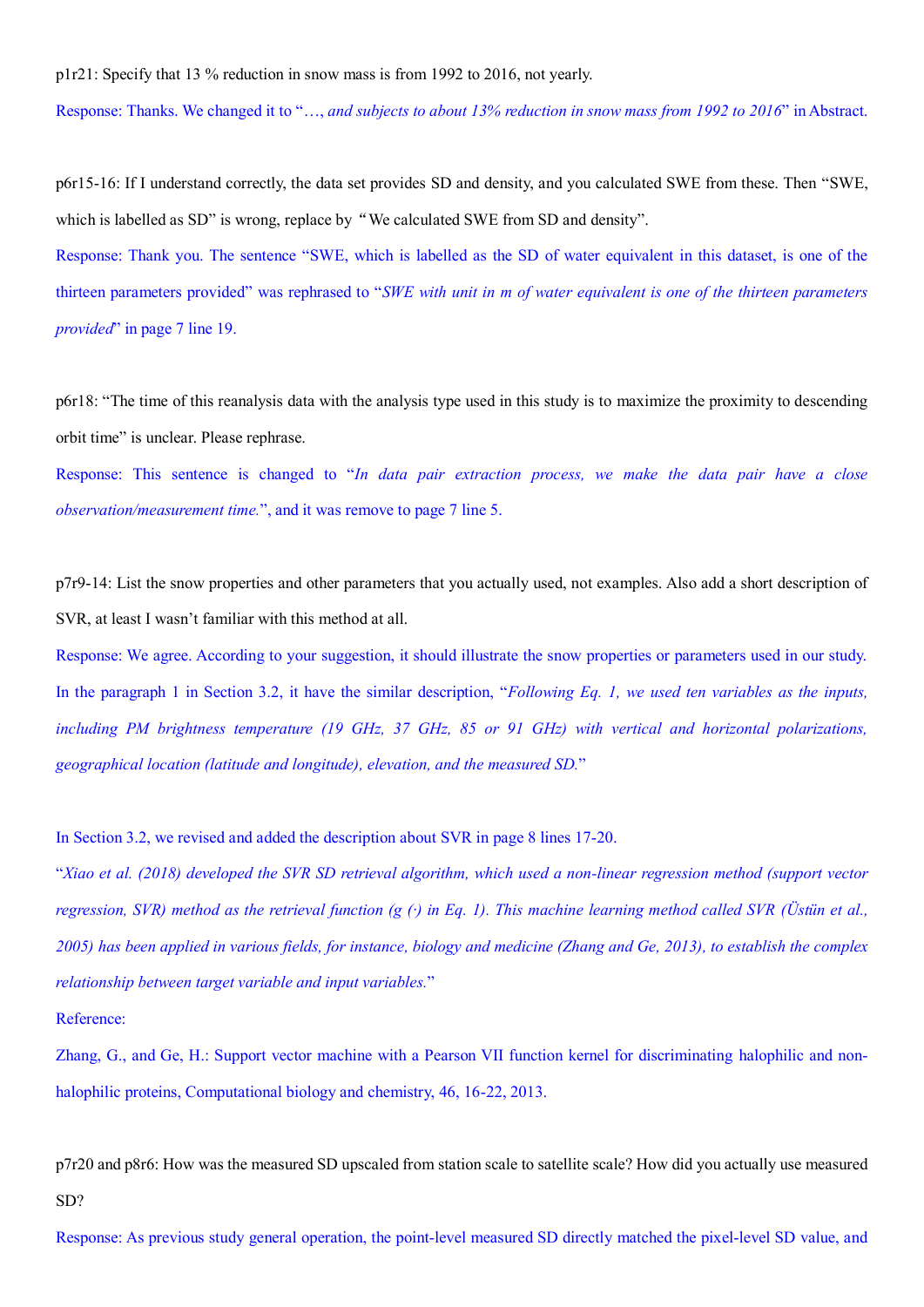we do not do further process. In training stage, the measured SD was input the training model as a true observation to build the snow depth retrieval model. For example, in the formula  $y=ax + b$ ,  $x$  (the snow properties related input variables) and  $y$ (the measured SD) was first used to obtain the coefficient *a* and *b*. In validation stage, the measured SD was used to evaluate the estimated results.

#### p7r20: What does "indirectly considered" mean?

Response: The "indirectly considered" means that the information on properties variation of snow with season was not used as an input variable of retrieval model. Conversely, the information on seasonal variation of snow cover properties was transformed to different snow cover stages (the snow cover season is divided into three stages: snow accumulation stage, stabilization stage, and ablation stage), which was basis of establishing snow depth retrieval models.

## p10r12: Why did you set SD to 5 cm?

Response: The setting of this threshold is according to previous two studies (Che et al, 2016; Wang et al., 2008). This threshold will be optimized using more observational data in our following improved version of the algorithm.

Che, T., et al. : Estimation of snow depth from passive microwave brightness temperature data in forest regions of northeast China, Remote Sensing of Environment, 183, 334-349, 2016.

Wang, X., et al.: Evaluation of MODIS snow cover and cloud mask and its application in Northern Xinjiang, China, Remote Sensing of Environment, 112, 1497-1513, 10.1016/j.rse.2007.05.016, 2008.

p14r5: Weather station information is very sparse in "the polar region and along the coast", and this is also probably the area with the deepest snow cover. Passive microwaves have a saturation point, so they cannot estimate deep snow accurately, and also the distance to in situ stations providing a priori information is greater than elsewhere. Please add some discussion on these points.

Response: Thank you. We add the discussion about the deep snow and saturation effect at specific frequency. We add the following description information in page 19 lines 7-11.

"*In addition to above discussed factors, deep snow is another critical influence factor in SD and SWE retrieval. Because of the saturation of the penetration depth at 37 GHz, many studies indicate that deep snow is a major source of uncertainties in SD and SWE retrieval when using passive microwave brightness temperature (Roy et al., 2016;Durand et al., 2011;Larue et al., 2017;Saberi et al., 2019).*"

p14r13-14: From Figs 5-7 it seems like there are more red points (biggest error) in NHSnow than in GlobSnow. Still you calculate larger bias and MAE for GlobSnow.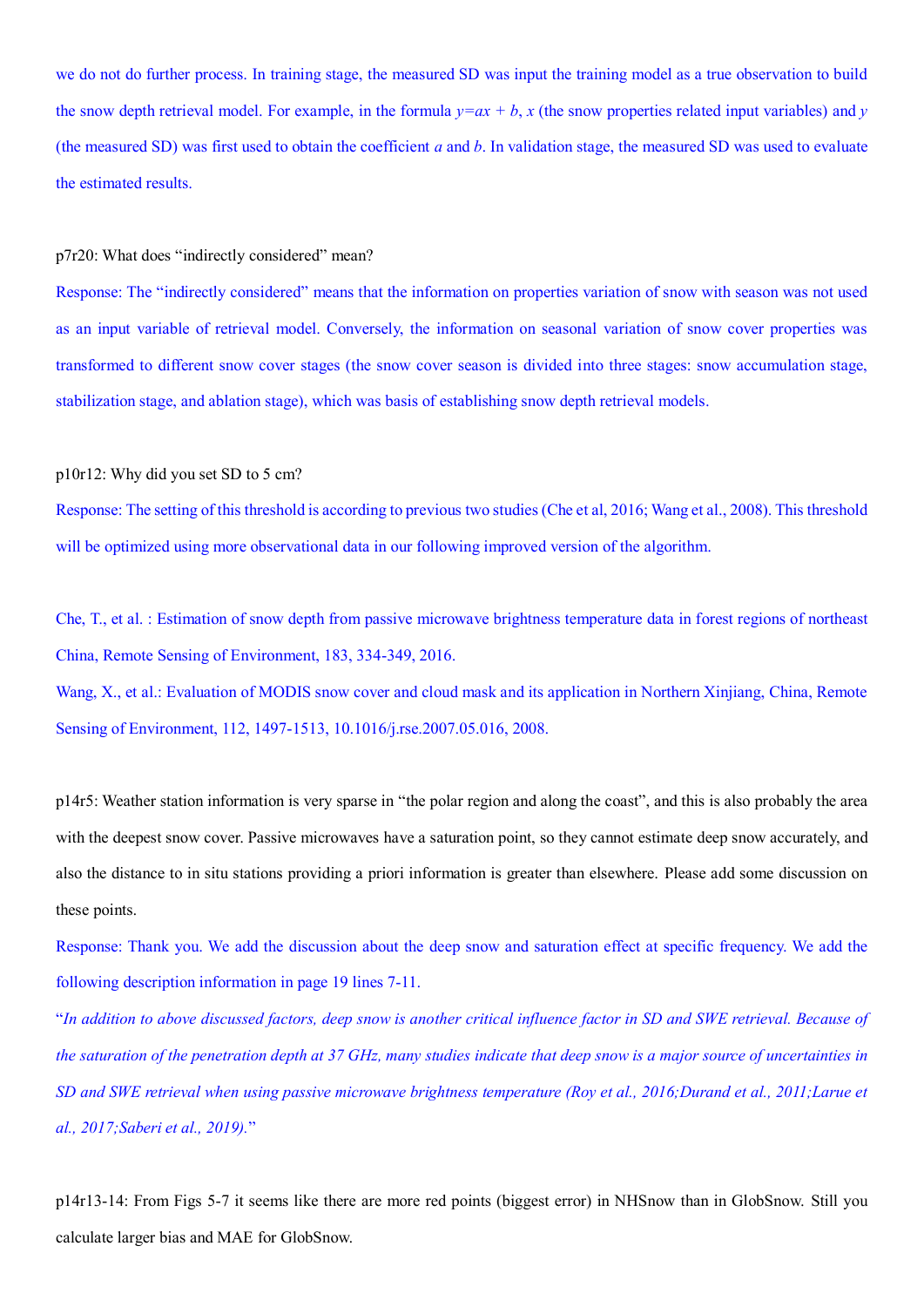Response: Thank you very much. We modified the values of MAE for GlobSnow and NHSnow in Table 4. We re-calculated the whole statistic indexes in Table 4 and show that the values of bias are consistent with the results in previous version manuscript. And also, the numbers in histograms of Figure 5 that were calculated by Python program indicates the GlobSnow have larger bias than NHSnow.

p14r16-17: Your product also uses measured SD. Is it different SD from the one used for validation? Now you claim that only GlobSnow uses the same data in assimilation than what was used in validation.

Response: Thanks for your comment. In data process, the measured SD datasets used for training model with special mark are different from the measured SD used for validation. We added the description "*Note that the data used for the validation is completely independent of the data generate the SD retrieval models*" in page 13 lines 10-11

p15 r1-2: The GlobSnow algorithm and HUT model don't really use "evolution of snow grain size". The measured in situ snow depths are used to retrieve grain size, which is then used as input to the SWE retrieval, but grain size is varied within certain limits in the process. Therefore grain size is varying and not fixed, but I wouldn't call it evolution, as there is no physical snow model driving this change.

Response: Thank you very much. We rephrased the sentence "The different performance for these two products may be mainly caused by the evolution of snow grain size was used by HUT (The Helsinki University of Technology) model to generate SWE in GlobSnow" to "*The different performance for these two products may be mainly caused by the variation of snow grain size which was used to generate SWE of GlobSnow*" in page 16 lines 3-4.

p15r10: Insensitivity to high SD is inherent in all algorithms based on attenuation of radiation in a media.

Response: Thanks. The original sentence was changed to "*…, they all struggle to capture SD with low bias, MAE, and RMSE in high SD accumulation (deep snow) regions (Fig. 6-8, Fig. A). In fact, all SD retrieval algorithms based on attenuation of radiation are insensitivity to deep snow*" in page 16 lines 13-14.

p15r19-21: You could consider fractional land cover, if you want to improve this. The spatial resolution of your land cover data is much better than the resolution of your PM data.

Response: Thank you very much for your suggestion. The improvement work of this algorithm is going on, and we will take account of fractional land cover data in following version algorithm.

p18r5: If the rate of change is -0.11+/-0.40 cm/year, then your error estimate is so large that the trend could actually be positive. Please comment.

Response: Thank you. The strong variability for the winter snow depth (great deviation) mainly due to regional variability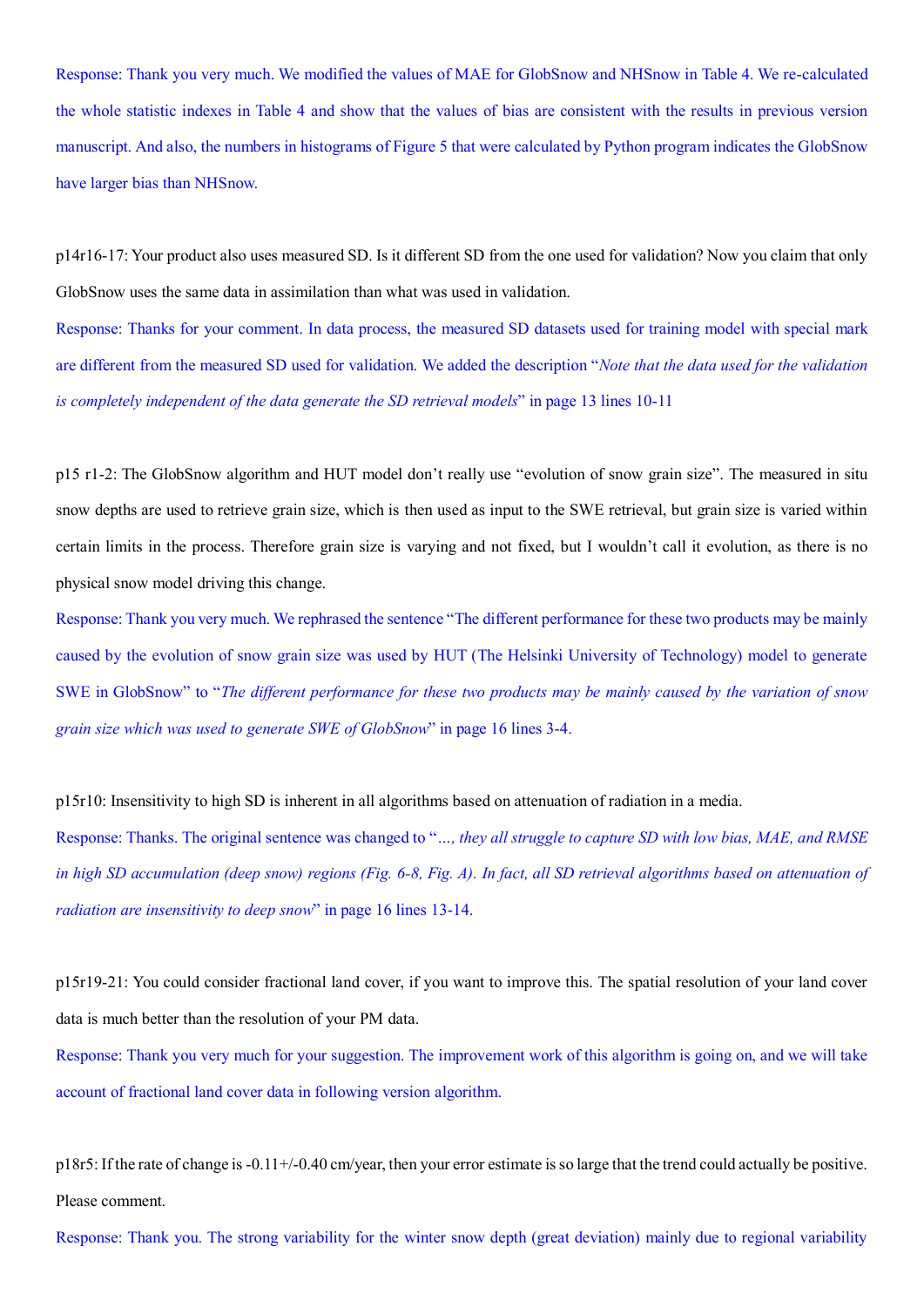which have large the absolute value of variation rate. The winter snow depth especially in the polar region exhibit a significant increase trend. We added the comment in page 21 lines 14-17:

"*The snow depth in some polar regions was significant change (Fig. 11b), and the absolute values of the variation rate in these regions are apparently greater than in the middle-low latitude (Fig. 11; Figure D in the Appendix). These results are indeed consistent with station observations over northern of Russia (Bulygina et al., 2011), northern Canada (Brown et al., 2019) and Alaska. Therefore, the seasonal average SD in the Northern Hemisphere subjects to a strong variability (standard deviation).*"

## Reference:

Ross D. Brown, Bruno Fang & Lawrence Mudryk (2019) Update of Canadian Historical Snow Survey Data and Analysis of Snow Water Equivalent Trends, 1967–2016, Atmosphere-Ocean, 57:2, 149-156, DOI: 10.1080/07055900.2019.1598843 Bulygina, O., Groisman, P. Y., Razuvaev, V., and Korshunova, N. (2011). Changes in snow cover characteristics over northern eurasia since 1966. Environmental Research Letters, 6(4):045204

## p18 Fig9 and p25 FigB and FigC: Where are the black dots in the figure?

Response: Thanks. The black dots in the figure are not apparent because the dots in each pixel are so small. In the figure it show that the shade is in the color map. These figures (Fig 11, Fig B and C) were updated.

p24 FigA: Use same map projection for all maps. Now only c) is different from all others in the paper. Also use the same color scales in all maps of same figure.

Response: Thank you. The projection of Fig A-c was revised. Color scales are also updated.

Technical corrections

p2r11: "clouds have become" -> clouds are

Response: we changed "clouds have become the greatest hurdle…" to "*clouds are the greatest hurdle*" in page 2, line 13.

## $p2r22:$  SSM/S -  $>$  SSM/I

Response: we removed the repetitive description "Special Sensor Microwave Imager (SSM/S)" in page 2, line 24.

p2r26: operated -> operate

Response: we changed "operated" to "*operate*" in page 2, line 32

p4r11: equal-area scale earth -> Equal Area Scalable Earth

Response: The "equal-area scale earth" was changed to "*Equal Area Scalable Earth*" in page 5, line 3.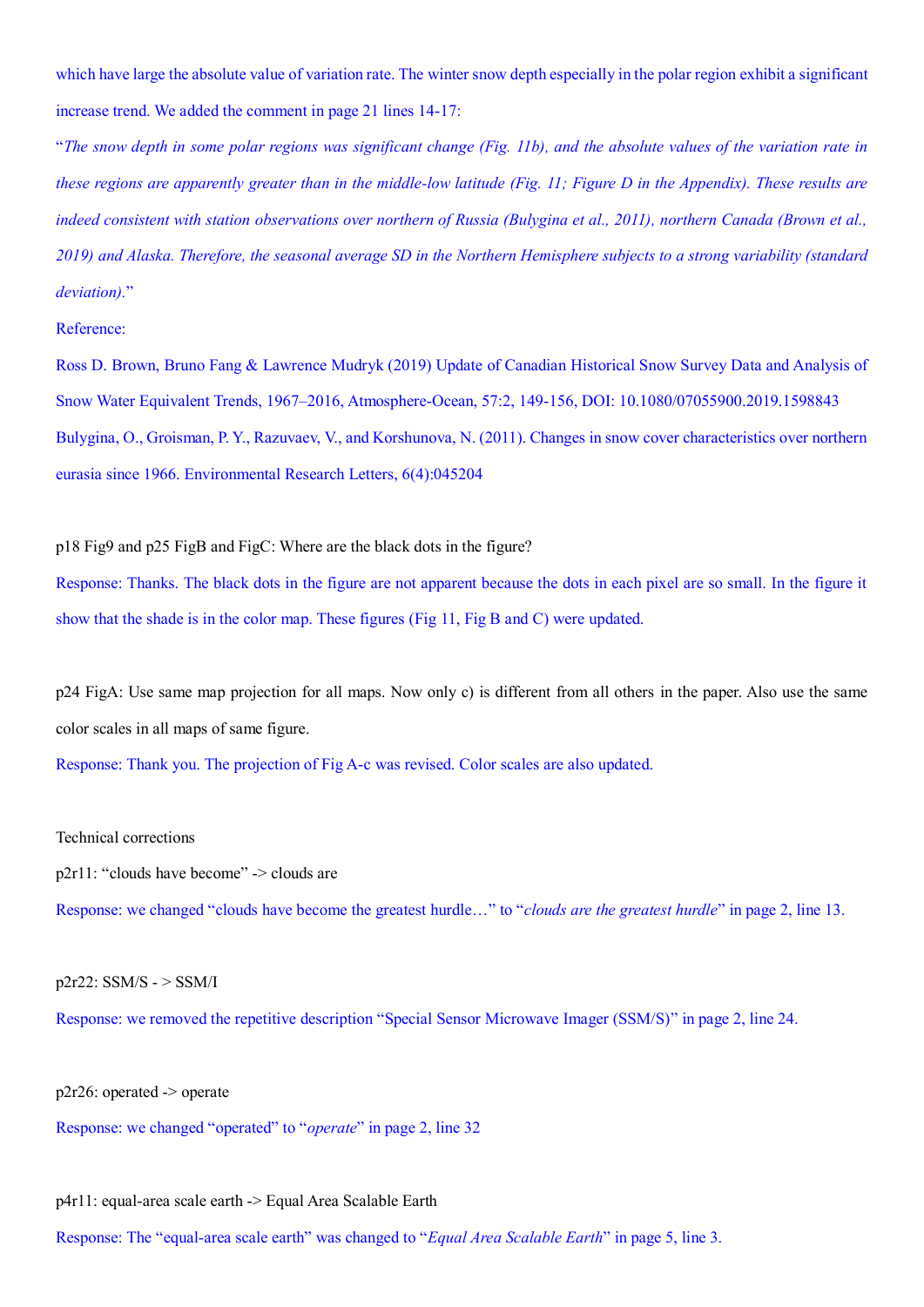p4r21: "which was created" -> begins?

Response: "This online dataset, which was created in 1929, is …" was revised to "*This online dataset beginning 1929,"* in page 5 line 13

 $p7r14:$  us- $>$ is

Response: "us" was changed to "is" in page 8, line 14.

p15r2: Remove "was"

Response: "snow grain size was used …" was changed to "snow grain size used" in page 16, line 4.

p15r14: caused -> cause

Response: The "caused" was changed to "cause" in page 19 line 1.

p18r19: 1996->2016

Response: "2002-1996" in the title of Table 6 was revised to "2002-2016" in page 22, line 7.

p19r13: Trends -> Trend

Response: We changed the word "Trends" in title Figure 10 to "Trend" in page 23, line 9.

p20r3: trends -> trend

Response: "… exhibits a significantly decreasing trends" was changed to "… exhibits a significantly decreasing trend" in page 23, line 18.

p20 Table 7: The percentage of Changes -> Percentage change Response: "The percentage of Changes" was changed to "*Percentage change*" in Table 8.

p21r8: As same as -> Similar with

Response: "As same as" was revised to "*Similar with*" in page 24 line 19.

 $p21r27$ : "than that those that" -> than those that

Response: we removed the second "that" in this sentence, in page 25, line 18